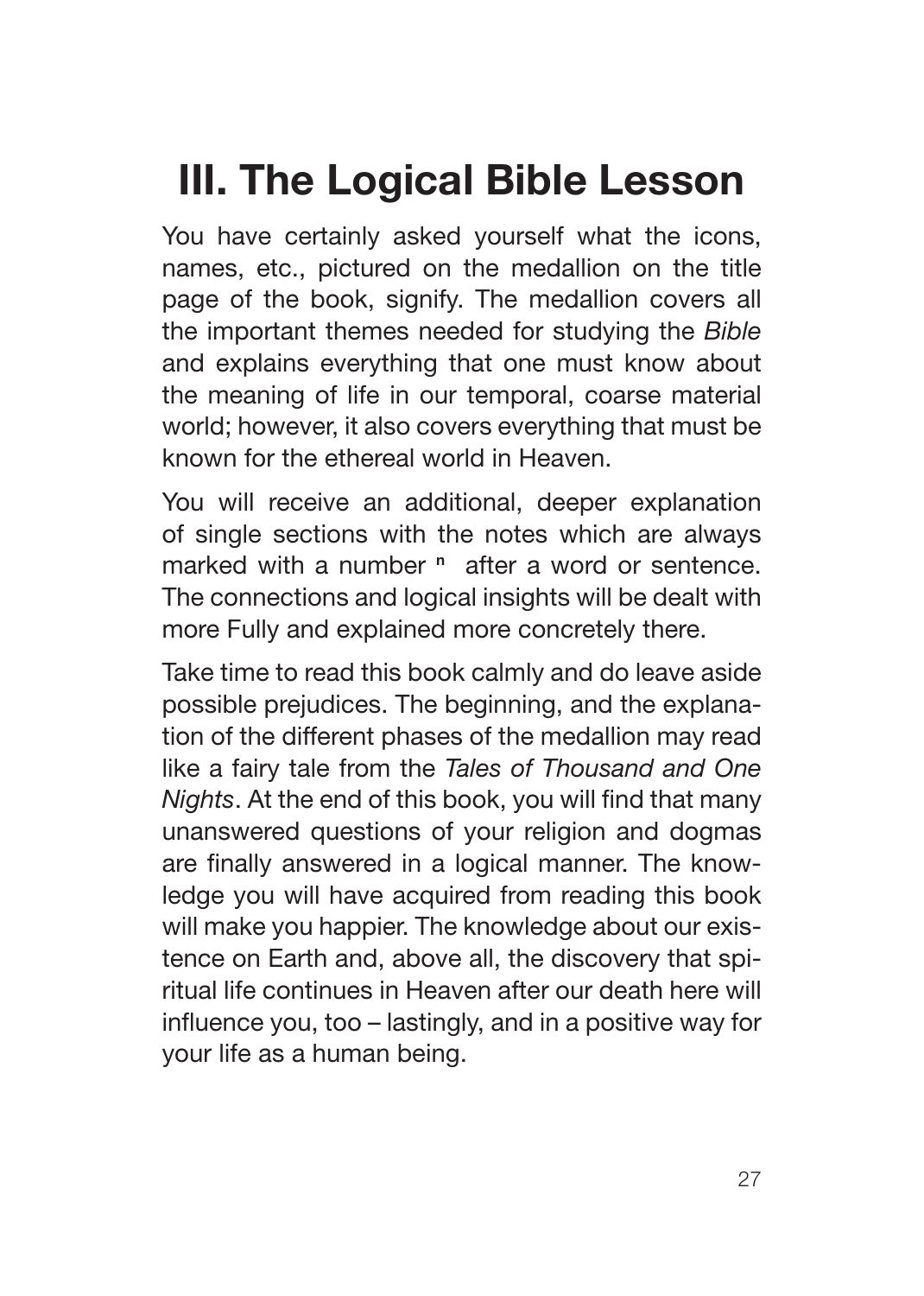Christ is the first born spiritual being with the characteristics of God (Kol. 1:15).

God and Christ are the only spiritual beings who combine in them female and male characteristics. Christ is the second highest spiritual being in Heaven.

He was chosen by God to be King in Heaven.

Yahweh is Christ and the son of God and God is EL.

EL or Eli, short for Elohim or Elias

(My God is Yahweh).

On clay tablets of Ugarit (approx. 6500 BC - 1200 BC) there is a text that reads: "God YW (YHWE or Yahweh) is SON OF EL, that is, Yahweh is Christ and the son of God and God is EL."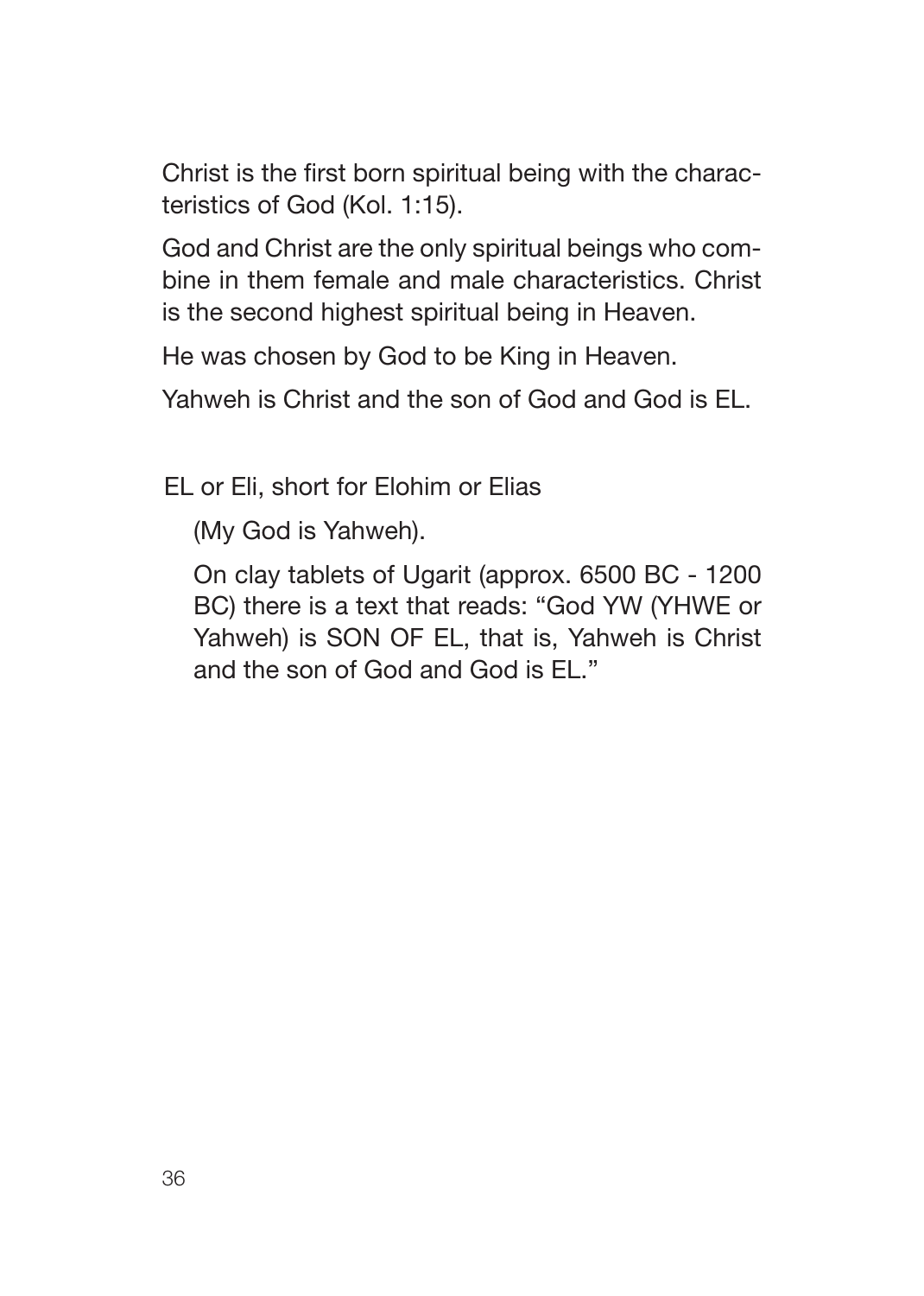You can read in the Bible that there are supposed to have been many humans who lived for hundreds of years (Genesis 5: 1-32). And you can also read that many of them did not age until 80 to 100 years old, as we do today, but hundreds of years. The Bible reports of people who lived to be 777, 895, 912, 930, yes, even 962 years old. When people of today, who have had a good education available, hear Bible stories such as these, they naturally cannot do otherwise but laugh incredulously and point fingers at us people of faith. Every child today knows that the maximum life expectancy is 100 to 120 years. As God says in the Bible (Genesis 6.3), He would limit the life expectancy of a human being on Earth to about 120 years. How can people come to write down such wrong lifetimes in the Bible, surpassing the normal life expectancy by 100's of years? Because, as mentioned before, knowledge was handed down only orally for thousands of years and, naturally, the knowledge about reincarnation was lost more and more over time. I ask you to answer a person who rightfully laughs about such fairy tales like human beings such as Seth, Jared, Henoch, or Methusalem (today a term for a very old person) had lived hundreds of years, the following logical answer:

"These statements truly seem confusing and incredible because the knowledge about reincarnation has been lost in Christian teachings. However, all of this makes sense if you consider that these human beings lived on Earth several times and were repeatedly rein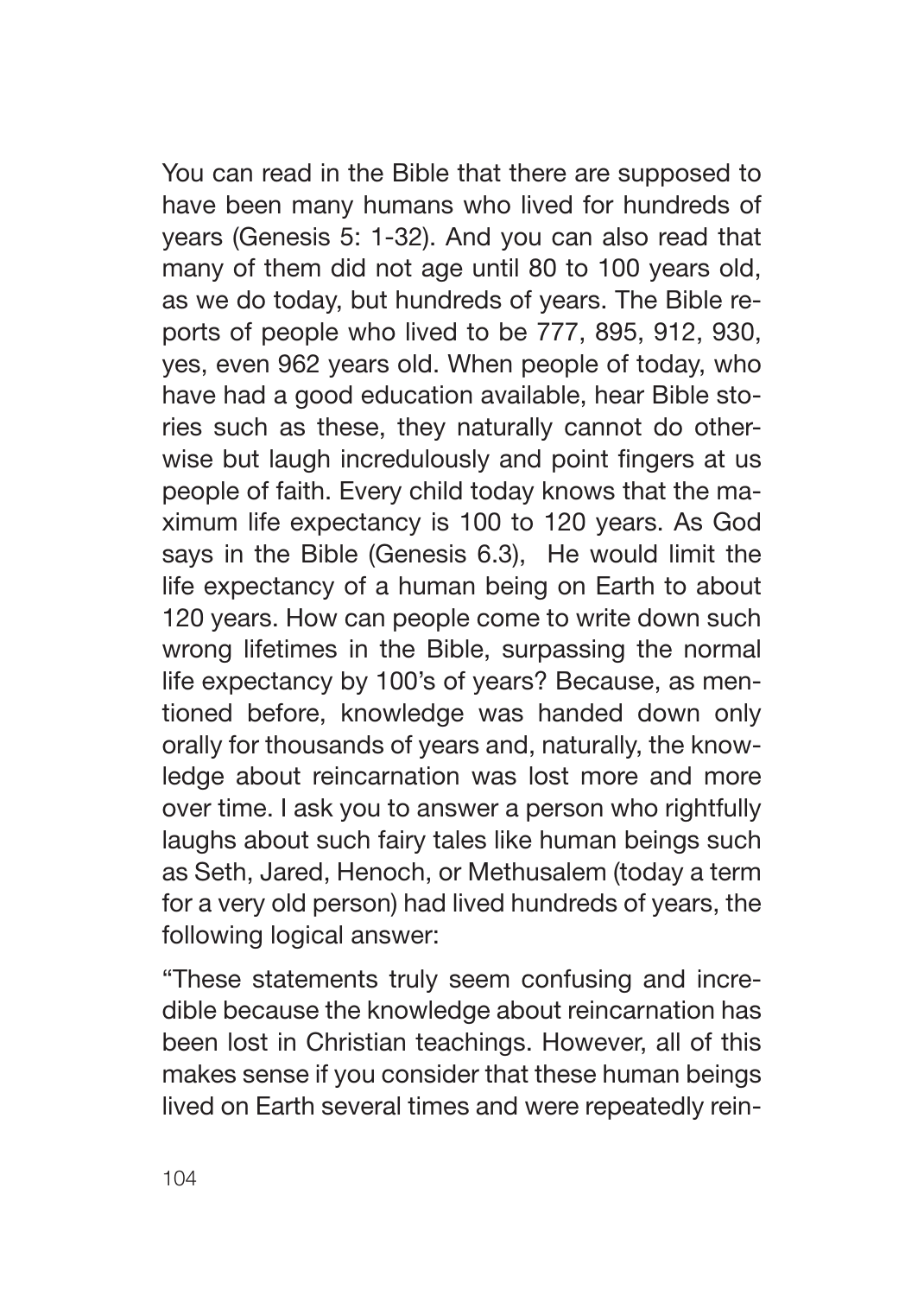carnated. Methusalem might have lived 10 times for 80 years as a human being on this Earth, a total of 800 years, until he finally reached his destination, to consolidate his belief in God, to redeem his atonement as a spiritual being after the fall from grace and to avoid being born again as a human being."

Every spiritual being that did not have to be reborn as a human being did not return into Limbo, but into this sphere of Paradise. It was easier to live there in comfort. All other deceased human beings return back to Limbo over and over again as spiritual beings and had to wait there until the plan of salvation, which is the Last Judgement, was fulfilled there by Christ in the year 28 AD.

Not before the year 28 AD, when Jesus Christ died on the cross for us and ascended to Heaven 40 days later were the gates of Heaven opened again, and thus the plan of salvation was fulfilled. The plan of salvation comprises the Last Judgement, the decisive battle or Apocalypse, Armageddon or the Eschaton, the turning point, doomsday, and the resurrection of the spiritually dead.

This means that Christ descended into Hell with the army of Archangel Michael to put the power of Lucifer into its place after a huge battle and ascend into Heaven to open the gates of Heaven for all fallen spiritual beings forever.

In this way thousands of years have passed on Earth. Every now and then there were cultures which de-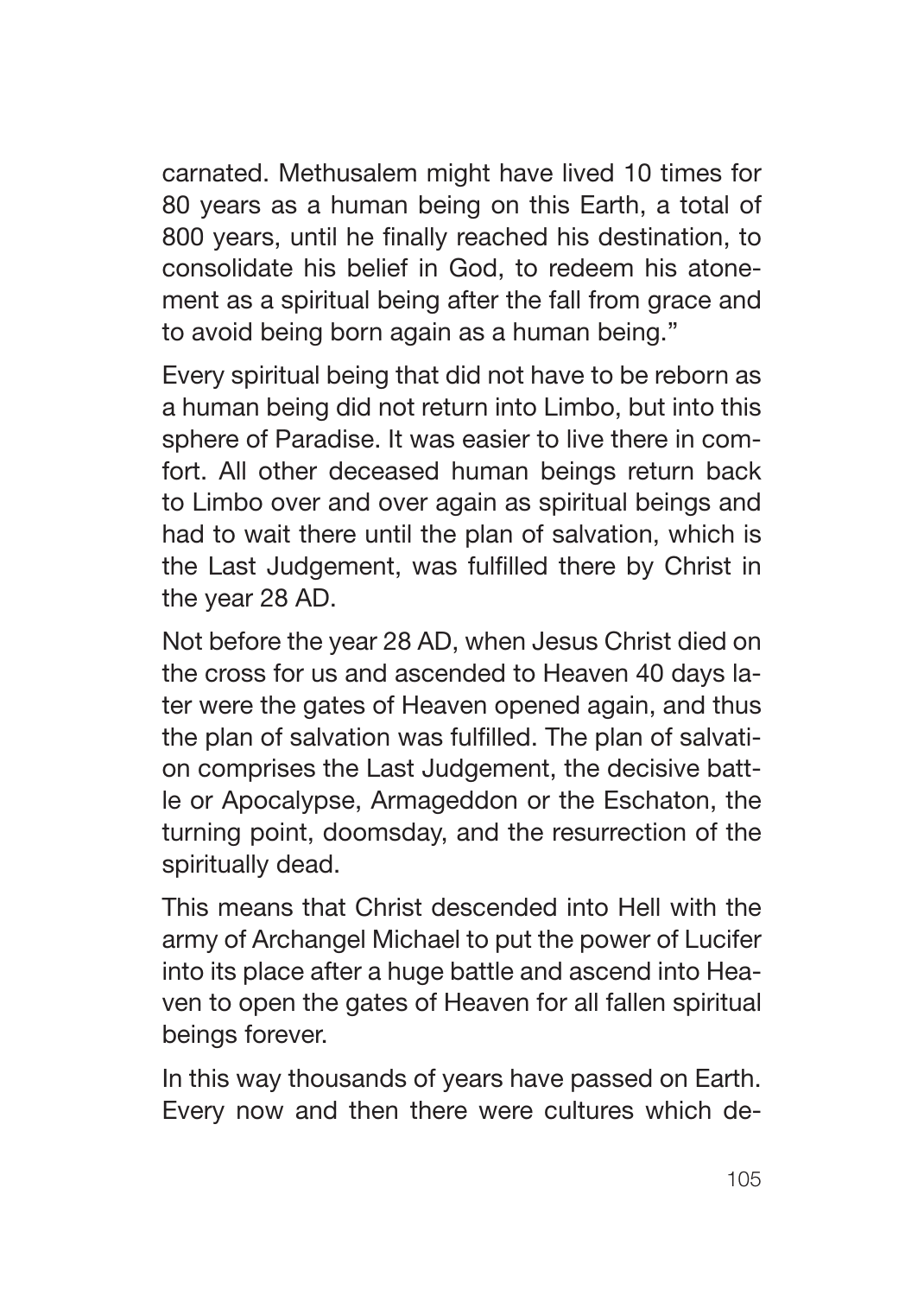1:23f; 2. Maccabees 7:27-28, see also Apocrypha], Ishmael was about one year older than Isaac, which makes him four years old.)

#### **Hagar's and Ishmael's Exiles**

Now began the jealousy of the mother Sarah towards Hagar as Sarah observed how the four year old Ishmael played with the three year old Isaac. Because she wanted to know that Isaac was protected by the inheritance laws of the first-born, Sarah demanded that Abraham send the slave Hagar and her son Ishmael away (Genesis 21,9f). Abraham disliked Sarah's words, but he heard this inner voice again, which he believed belonged to God. The voice said, "*Do not be so distressed about the boy and your slave woman. Listen to whatever Sarah tells you because it is through Isaac that your offspring will be reckoned. I will make the son of the slave Ishmael into a nation also because he is your offspring."* (Genesis 21:11-13) As we know from the Bible, Hagar and Ishmael were saved by God and later Ishmael married an Egyptian (Genesis 21:17-21). He became the first ancestor for twelve tribes of rulers.

#### **Abraham wants to sacrifice his son Isaac on the Mountain Moriah**

Baal/Lucifer's devilish plan to convince Abraham to sacrifice his only son to God entered the last round. As he had done so often before, Abraham, who had just cast out his first-born son Ishmael, did not listen to the voice of Yahweh/Christ, but to that of Baal/Lucifer as Baal/Lucifer persuaded him to carry out the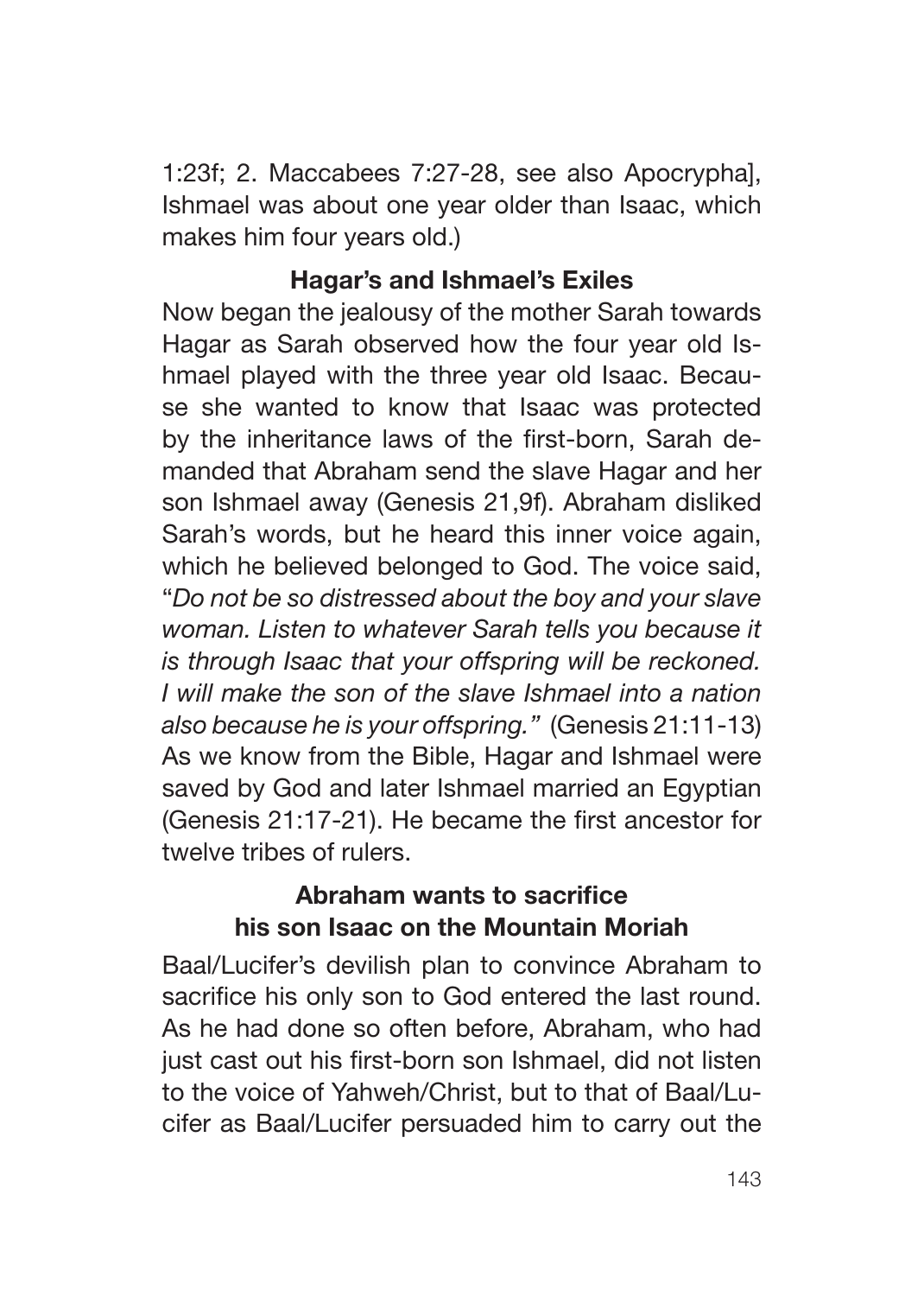most heathen of all thinkable sacrificial rituals, a human sacrifice. With his plan, Yahweh/Christ's plan to build up a people of God on Earth, through Isaac and his descendants, would have been foiled. Abraham banished his son Ishmael for Sarah's sake, and now he is expected to sacrifice his beloved Isaac who is about seven years old, just to prove his faith in God to God?

Although Lucifer did not know the whole plan of salvation, he did know that Isaac had a key role in Yahweh/ Christ's plan. In this way, he actually succeeded in convincing Abraham of a so-called great test, which involved sacrificing the only son he had conceived with his beloved Sarah to this apparent God as proof of his love. It is downright outrageous how Lucifer repeatedly succeeded in luring Abraham and many people after him, with spirit talks or dreams to commit evil deeds. How can humans today and how could Abraham then, assume at all that the Almighty God and Creator of all beings needed a human sacrifice from Abraham as proof of his love and loyalty? Only fallen spiritual beings, who are totally demented – as one would say today - can have thoughts such as this. Lucifer thought that way along with his likewise fallen fellows in Hell. After all, it is written in the Bible: God does not like fire and animal sacrifices at all. How then can one proceed on the assumption that our Creator, our Beloved God, wanted a human sacrifice? Baal means "Lord" and Lucifer as Lord was able to entrap high spiritual beings such as Abraham - and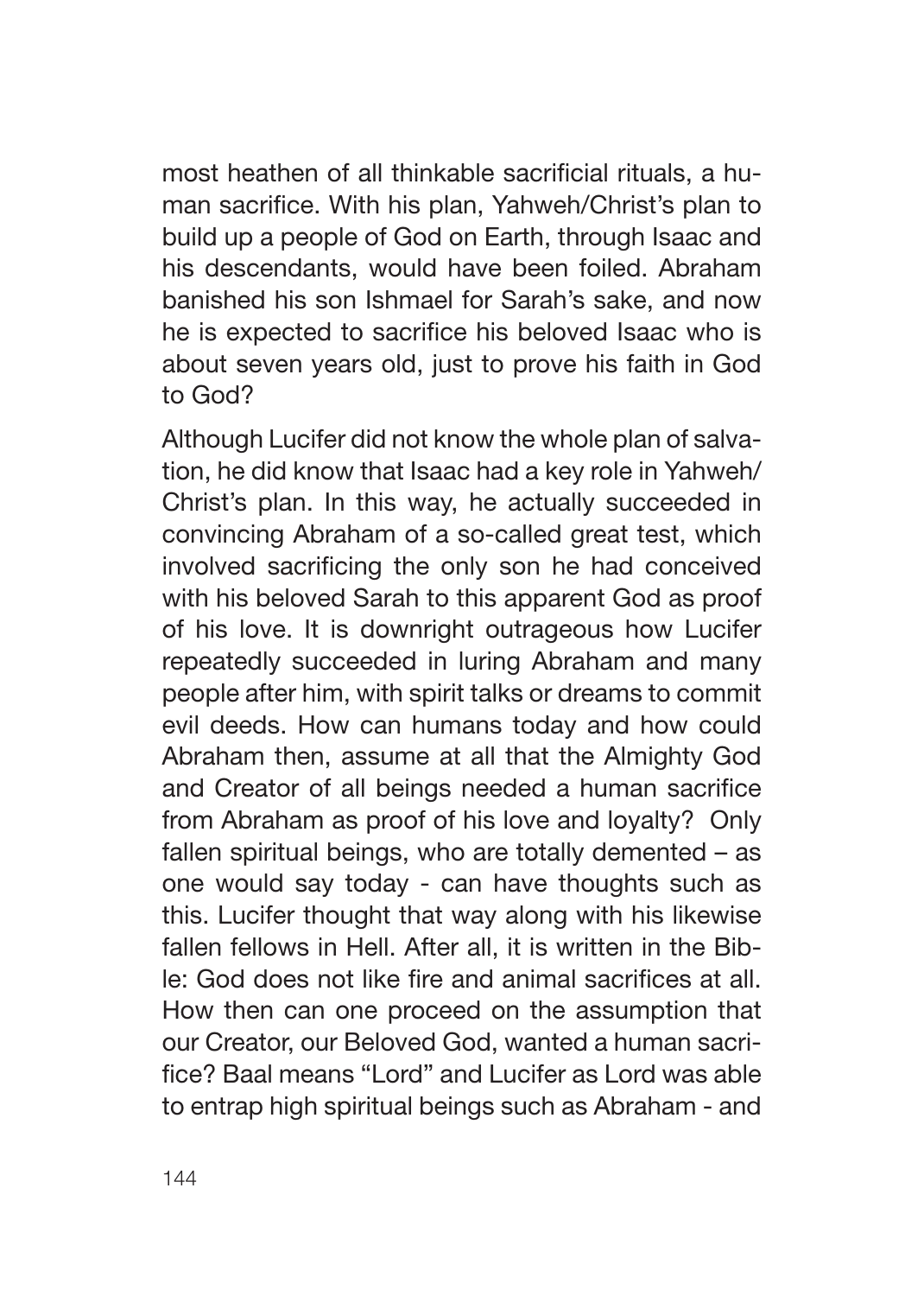later others who were born directly from Heaven into a human life - when God himself did not protect these chosen humans and equip them with special powers.

Only when Christ was born in the body of Jesus, the King in Heaven showed that he could withstand temptations and traps as a human being during his incarnation as Jesus. We know about the supposedly greatest spiritual fight between Jesus as a human being and Lucifer. But I will talk about this in one of the following chapters.

It is only logical that God, respectively Yahweh/Christ, sent an angel to deter Abraham from thrusting the dagger into him so that Isaac was not killed by the hands of his own father, Abraham.

We can only guess what a psychological wound Isaac must have carried away from this. For how would you feel if your own father wanted to slaughter you like one would do for an animal sacrifice on the alter - and all that for God? What would you think about your father and about such a God who demands this? Isaac's reactions could soon be recognized, and indirectly Lucifer's attempted sacrifice had a negative impact on Isaac.

Lucifer succeeded in influencing humans negatively, and he has been doing this until today. And he will be able to accomplish this in the future, too. He lured the priests of the second temple of Jerusalem to make statements that Abraham and Sarah were old people who had conceived a child, and that Sarah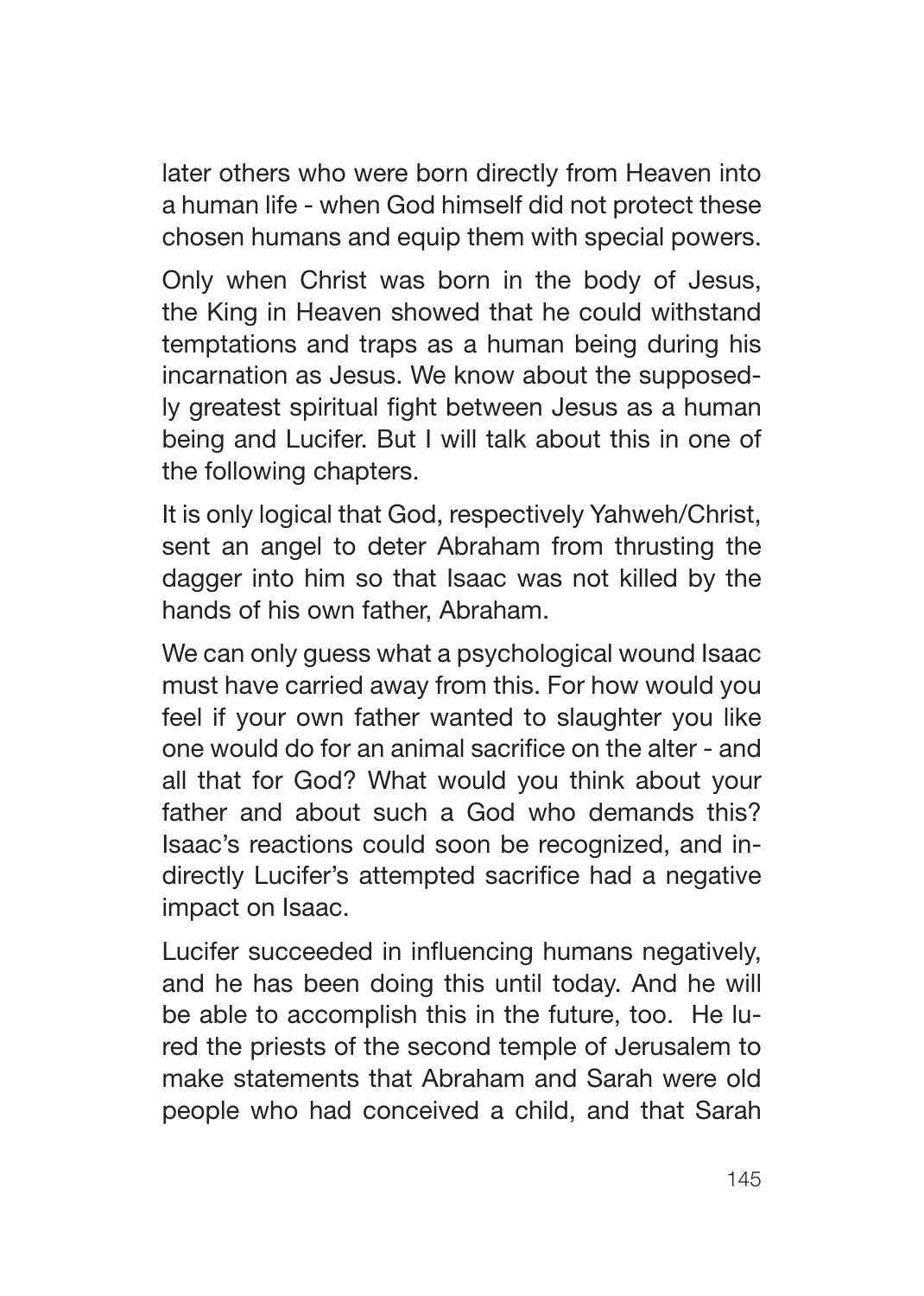#### **King Solomon**

Bathsheba gave birth to King David's and her second son and, upon instruction of the prophet Nathan, the parents named their son 'Solomon'. Bathsheba and David knew that their son Solomon would be the one who would eternally consolidate the Kingdom according to the promise of Yahweh/Christ.

Christ as King in Heaven had sent the Archangel Raphael (Raphaela) to Earth (Psalms 72:1-7) **71** so that she could carry out many good deeds as a reincarnated spiritual being within the body of King Solomon in order to advance human kind by one more huge step. Solomon was anointed as King when he was 30 years old by the prophet Nathan (I Chronicles 29:22- 23). Solomon himself was a great prophet because the Archangel (Raphaela) was incarnate within him. He had the alphabet completed with 22 (24) letters, and he made it possible that a social structure was realized which endured until our modern world. King Solomon, a wise man and a genius, however, did not only accomplish fantastic things as a teacher of wisdom and an historian, he was also the initiator for all manner of things which catapulted mankind into new, progressive developments (politics, laws **72**, economics, science, etc.). His Song of Songs, the poetic Psalms, demonstrate his wisdom, intelligence, and his poetic gift which surpasses that of man. Those who have read the books Solomon has partly written, his Proverbs Ecclesiastes, the Psalms and above all his Song of Songs (as the Revelation of our world his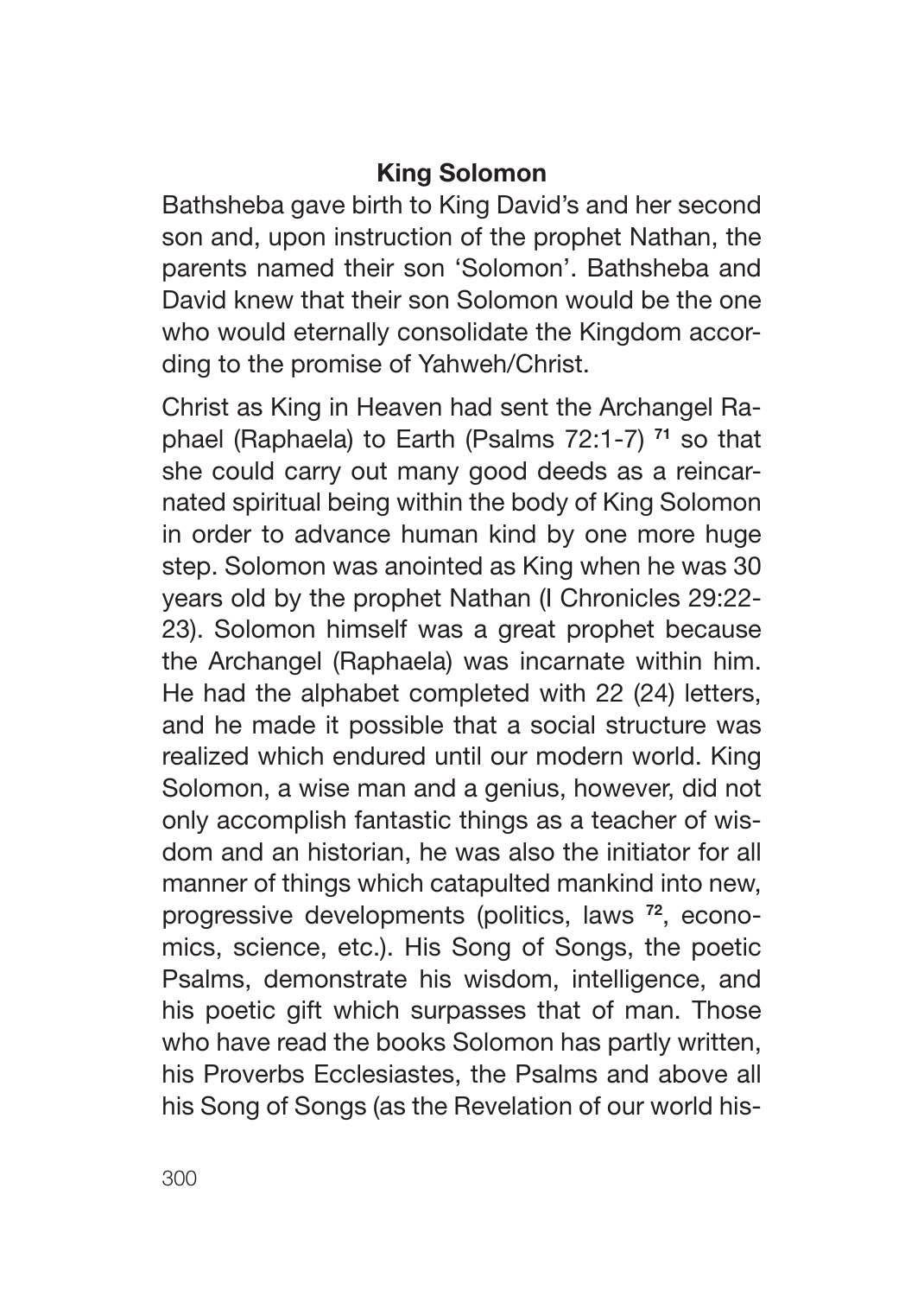tory, as a dialogue between Christ and the Archangel Raphael/Raphaela) can only feel exalted and begin to realize how language is in Heaven - a language full of love, tenderness and benevolence between angels, Christ, and God. Words such as these cannot and will not be composed by a human being on Earth, who is not guided by a high spirit being or that does not have a high spiritual being incarnate in him as a human, a spiritual being, that has taken upon himself or herself a voluntary reincarnation into a human existence.

### **Solomon was the author of the portfolio of texts entitled "Y" ("J") (YHWH, Yahwist) of the Old Testament and he left behind by far the most comprehensive and prophetic heritage of world history!**

In order to secure respect for himself, Solomon had to strictly enforce the existing laws. One must not forget, while studying the Bible, that Baal/Lucifer and his fallen spiritual beings were mirrored in many faces and thus in many humans. They partly possessed them or they seduced them through dream visions. Solomon was repeatedly tested and had to execute his rule with unforgiving strength. There were no animal sacrifices or any other sacrificial cults during his rule even though future Bible scribes wanted to ascribe the Baal/Lucifer cult to King Solomon, too.

Solomon was not a flamboyant King. He was not surrounded by riches and treasures as one imagines Kings to be. Solomon tried to rule with modesty and wisdom by setting an example to his people. Love and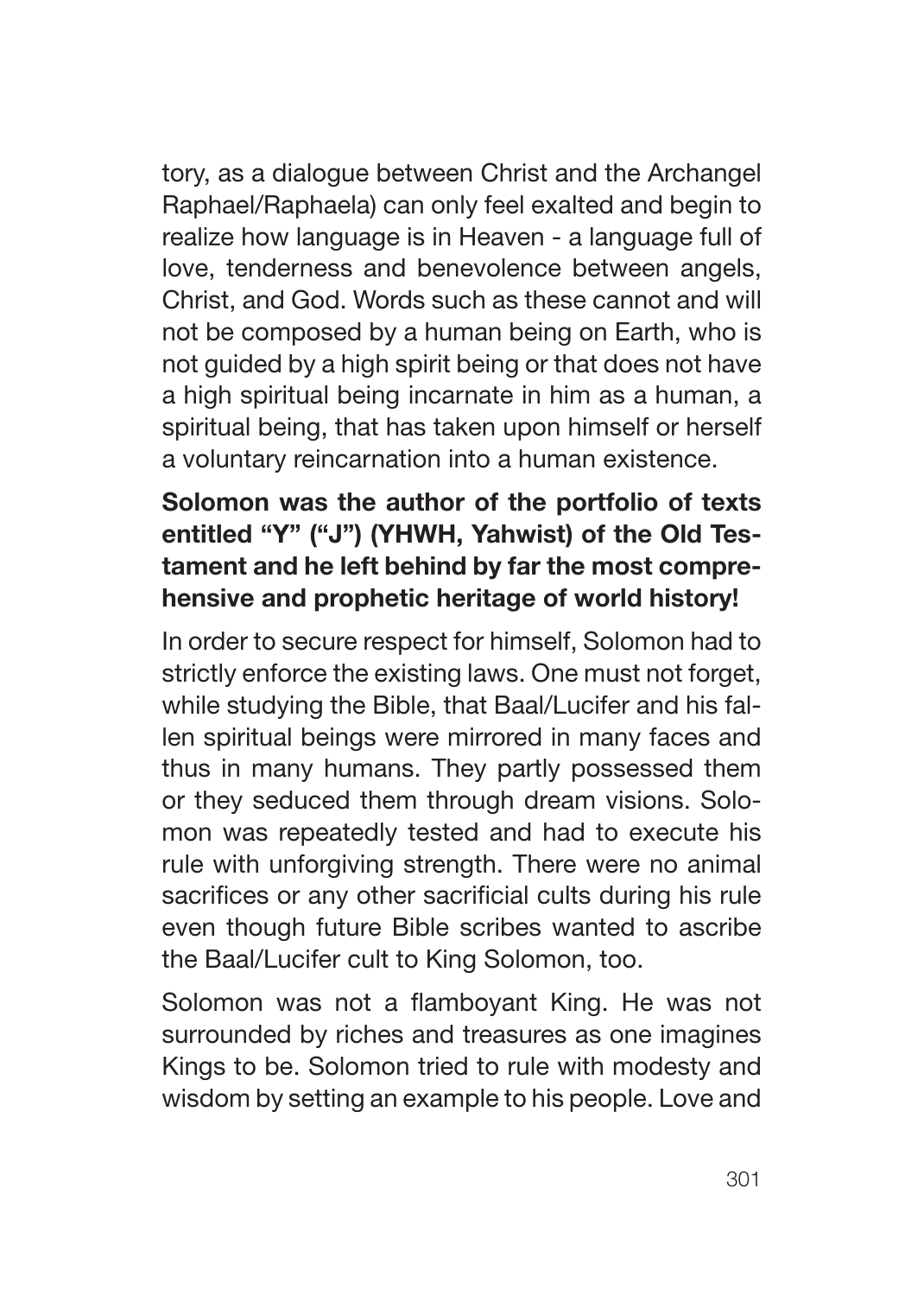A key passage of my book refers to the following sentence of Solomon (Ecclesiastes 7:12f):

## *WISDOM, LIKE AN INHERITANCE IS A GOOD THING AND BENEFITS THOSE WHO SEE THE SUN. WISDOM IS A SHELTER AS MONEY IS A SHELTER, BUT THE ADVANTAGE OF KNOWLEDGE IS THIS WISDOM PRESERVES THOSE WHO HAVE IT*

Those who have by now experienced the wisdom of being, through this book, can recognize from the following sentence what Solomon intended to say in just one sentence. Whoever possesses wisdom and, therefore, knows about the plan of salvation of Christ and about the many reincarnations which we as human beings have to live through for our involvement in the war of Heaven until we return to our ancestral place in Heaven as spiritual and angelic beings and, therefore, will see the sun and with it Christ – whoever is in possession of this wisdom, is immune to the temptations of Lucifer. Naturally, we always have to make the decision with our free will whether something is good or bad, right or wrong. On Earth, money means material protection, but it does not make its owner happy. Only knowledge about the plan of sal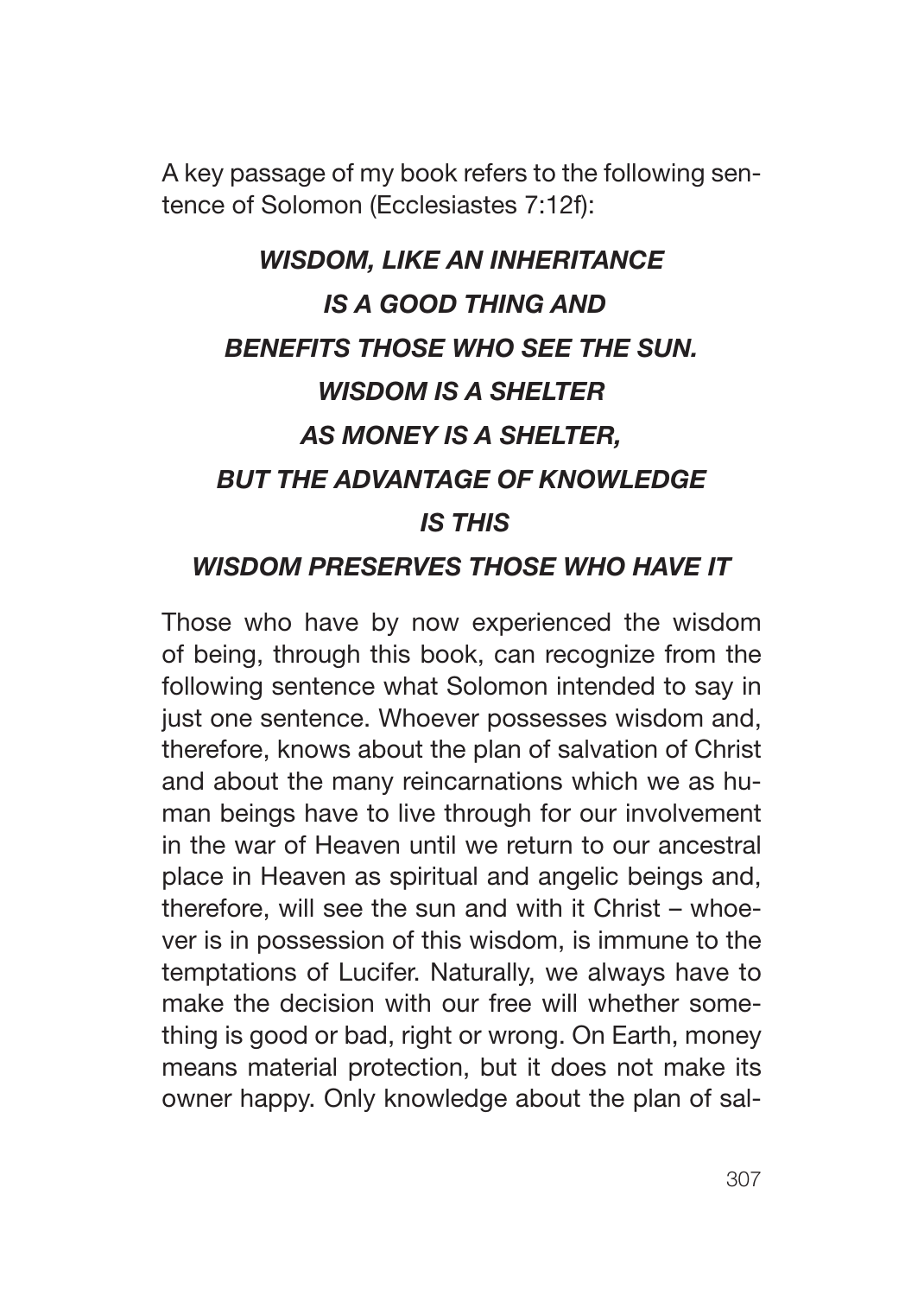vation, as described in this book, offers those who own wisdom, therefore you as reader, certainty about the eternal spiritual life and also certainty about the real meaning of your human life!

Of course, King Solomon did not worship false gods. He was faithful to God and his King, Christ, in every respect. This does not need any further explanations. Now, you can separate the "wheat from the chaff" while studying the Bible effortlessly and, thus, recognize the truth from the falsifications and that which is divinely ordained from that which has been said by the devil.

We know that Lucifer was the male Archangel and dual partner of the female Archangel Raphael (Raphaela) in Heaven. Then, Lucifer became the renegade Archangel and King of Hell. His female dual partner who remained faithful to God and Christ in Heaven was then instructed by the King in Heaven, Christ, after she had become a human being and was an Archangel within the body of King Solomon to bring mankind onto a higher level. The question remains whether Solomon, the Archangel Raphael (Raphaela), who had become human, still liked her spiritual life partner, Lucifer, and whether Solomon therefore could not resist Moloch (Lucifer) as a human being. Questions such as these are only asked by humans. Christ expressed himself clearly through the prophet Ezekiel towards Lucifer with the following words (Ezekiel 28:12), *"You were the seal of perfection, full of wisdom and perfect in beauty."*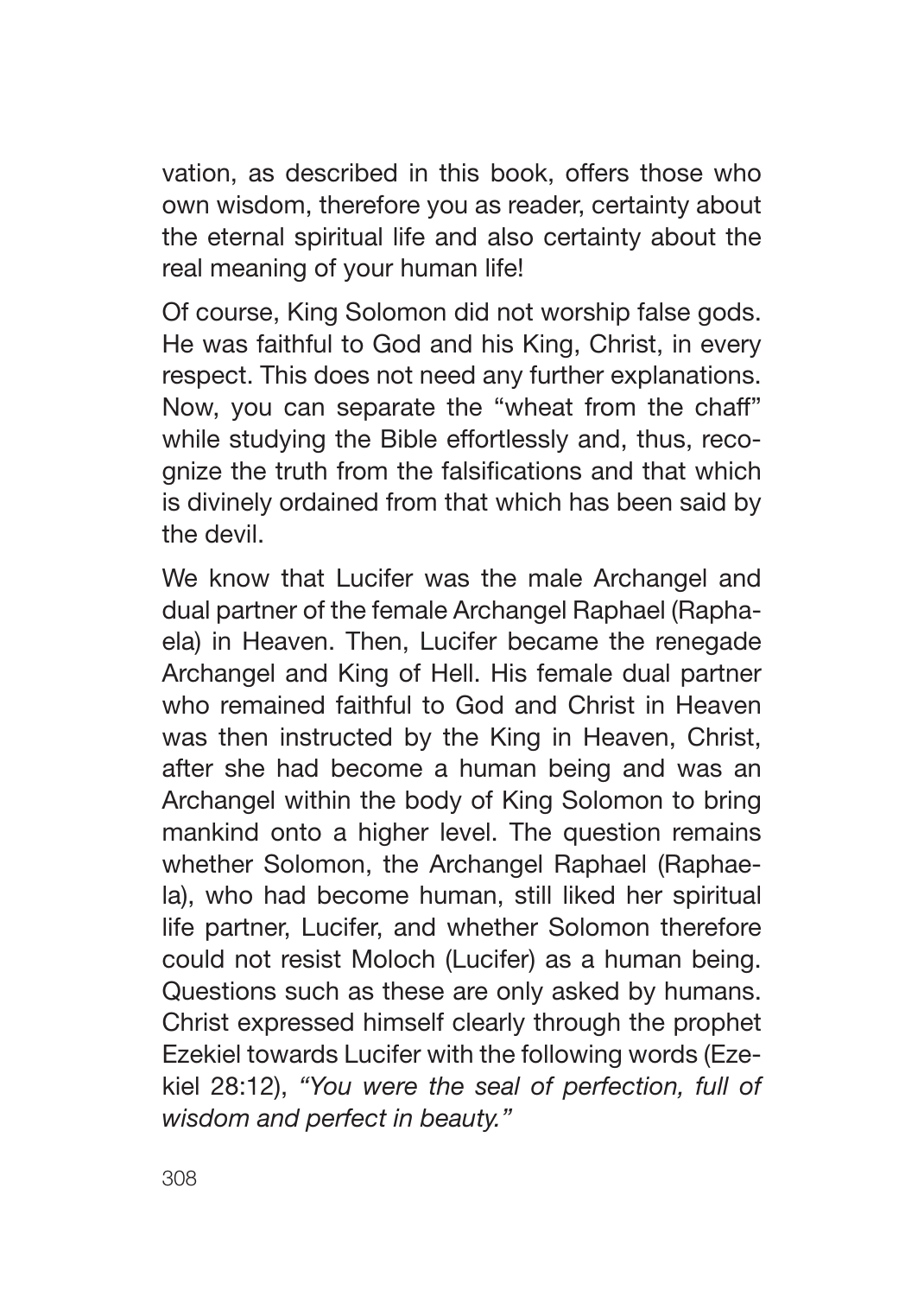God's plan of creation makes an immense difference. Since Heaven began, that is, through God's first creation, namely that of his son, Christ, everything that has been born in Heaven will live ETERNALLY. In Heaven (the ethereal world) there is no cycle of death and reincarnation. There is eternal spring, eternal summer, eternal autumn and eternal winter - depending upon where a free spiritual being or angelic-being wants to be in Heaven or is allowed to be. There is nothing in Heaven that does not exist on Earth, and Jesus/ Christ has stressed repeatedly (John 8:23 and John 18:33f.):

## *I AM A KING BUT MY KINGDOM IS NOT OF THIS WORLD***.**

Everything has its design; everything has its hierarchy in Heaven, too. Otherwise, there would be chaos in Heaven, just as chaos rules on Earth or in Hell. But in Heaven where absolute freedom, absolute love, absolute goodness, absolute equality, absolute peace, and absolute eternity rule – in Heaven one can live eternally and fulfill one's tasks with joy and with gratitude.

From this ethereal world, the home we all know from where you and I come, too, from this world of Heaven, Christ as King in Heaven went on his way and, as the second highest of all spirit-beings on Earth, he had himself incarnated into the body of Jesus.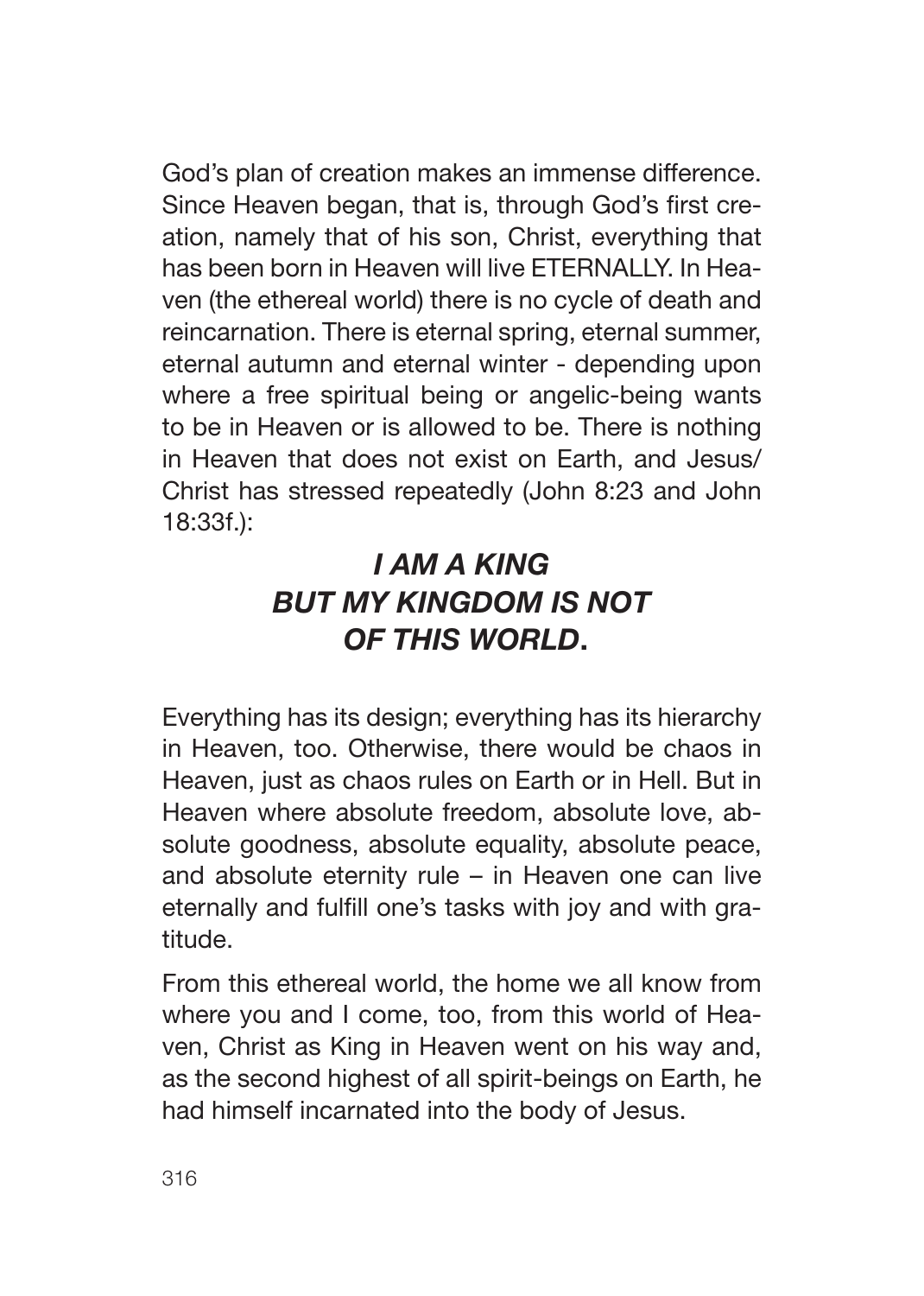### **The highest spirit-being is God, the Creator of all being!**

As mentioned before, Jesus/Christ was born by his dear mother in the normal way just like you and I. Mary was the incarnation of the female Archangel Raphael (Raphaela), who had already been the incarnation of King Solomon and now was allowed to give life to the second highest spirit being, the King in Heaven, Christ – as the human being, Jesus.

Mary is NOT the mother of God, but she is the mother of the human being Jesus who is the incarnation of Christ (John 8:23).

Evangelists like Matthew, Mark, Luke, and John, who wrote down the story of Jesus/Christ for following generations, were chosen by the spiritual world. They had surely gathered certain materials. Similar to the inspiration of great composers, inventors, artists, and thinkers, the evangelists, too, received instructions from God's world of Heaven for writing the story of Jesus/Christ.

They all spoke Aramaic, but the people of the upperclass of Jewish society also learned Greek. Aramaic was rather a simple language, a dialect. Thus, all Aramaic and Hebrew scriptures had first to be translated into more sophisticated Greek language. Much remained incomplete.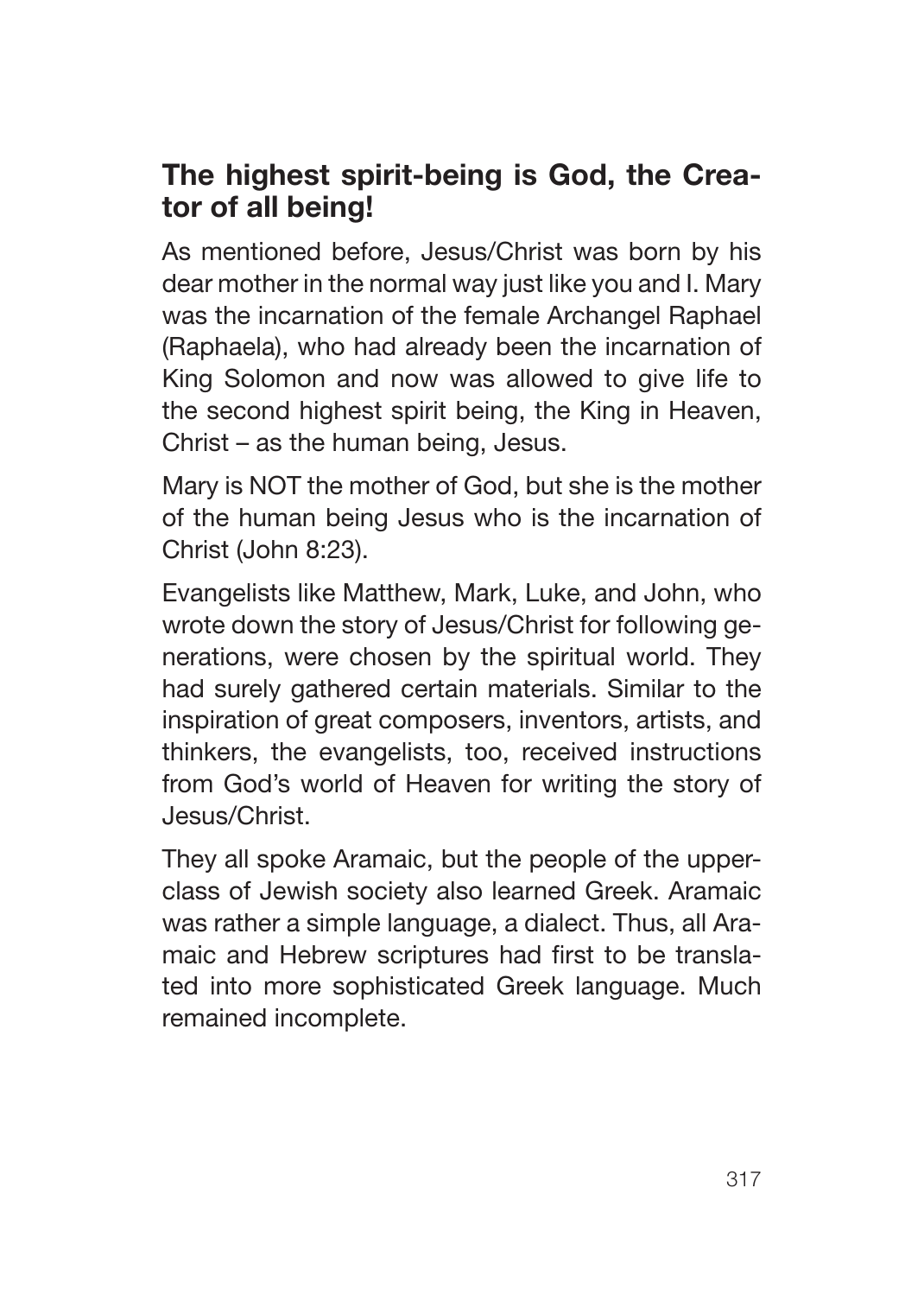### **The Last Supper**

The Last Supper, this commemoration of Jesus/ Christ, does not only make sense, but it is the absolute key event of this book. For what Jesus/Christ tells us here in a few words includes everything that you have learned from this book about the wisdom of our being and consequently the plan of salvation.

The wonderfully divine words that Jesus/Christ spoke to his disciples during this farewell celebration (Matthew 26:26-39) were:

*"Take and eat; this is my body." Then he took a cup and when he had given thanks, he gave it to them saying, "Drink from it, all of you this is my blood from the covenant, which is poured out for many for the forgiveness of sins. I tell you I will not drink from this fruit of the vine from now on until that day when I drink it new with you in my Father's Kingdom."*

Here Jesus/Christ says clearly: "Celebrate this farewell celebration with me in the future as a commemoration, break the bread symbolically and distribute it as a reminder that I let myself be nailed to the cross for the salvation of fallen spiritual beings and that I died for you. Drink of the wine as a symbol of my spiritual blood with which we are all connected and related. He also says, I will wait in Heaven as King in Heaven, as the trunk of the tree of life (grapevines)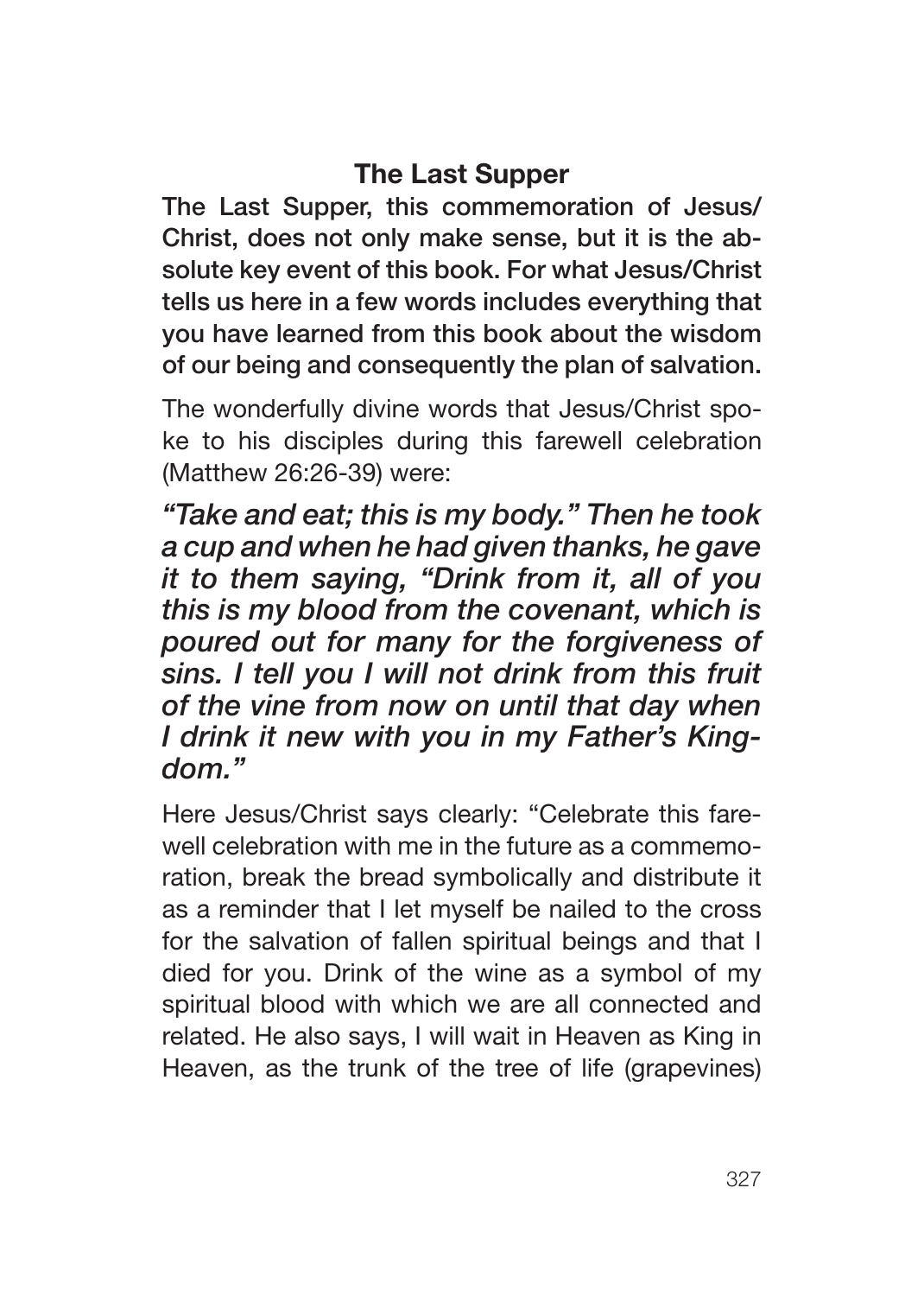as long as it takes until all fallen spiritual beings (that is, all the Archangels and also Lucifer, too, and Ohala and Oholiba and all fallen Princes/Princesses of Heaven, all together 5 females and 5 males, and all other fallen angels, including you and me) will have returned to their ancestral place at this tree of life. Then we can celebrate together again in the Kingdom of God in Heaven!"

#### **The Judgment and the Death on the Cross**

Jesus was a Jew, who came from the tribe of Judah. David, Solomon, and Jesus' earthly father, Joseph, also came from the tribe of Judah. We must not judge the high priest, Caiphus, or even the people of the Jewish faith because they were directly or indirectly involved in the judgment and death of Jesus/Christ. It was written that way, and it was planned that way by God and Christ. No religion is perfect, not the Jewish nor the Christian nor the Islamic because they are led by humans. No human being can claim to be perfect or to know everything and to be able to do everything. We humans learn through our mistakes. Those who have now experienced the wisdom of being in this book should pass on this knowledge and not just keep it to themselves and their families.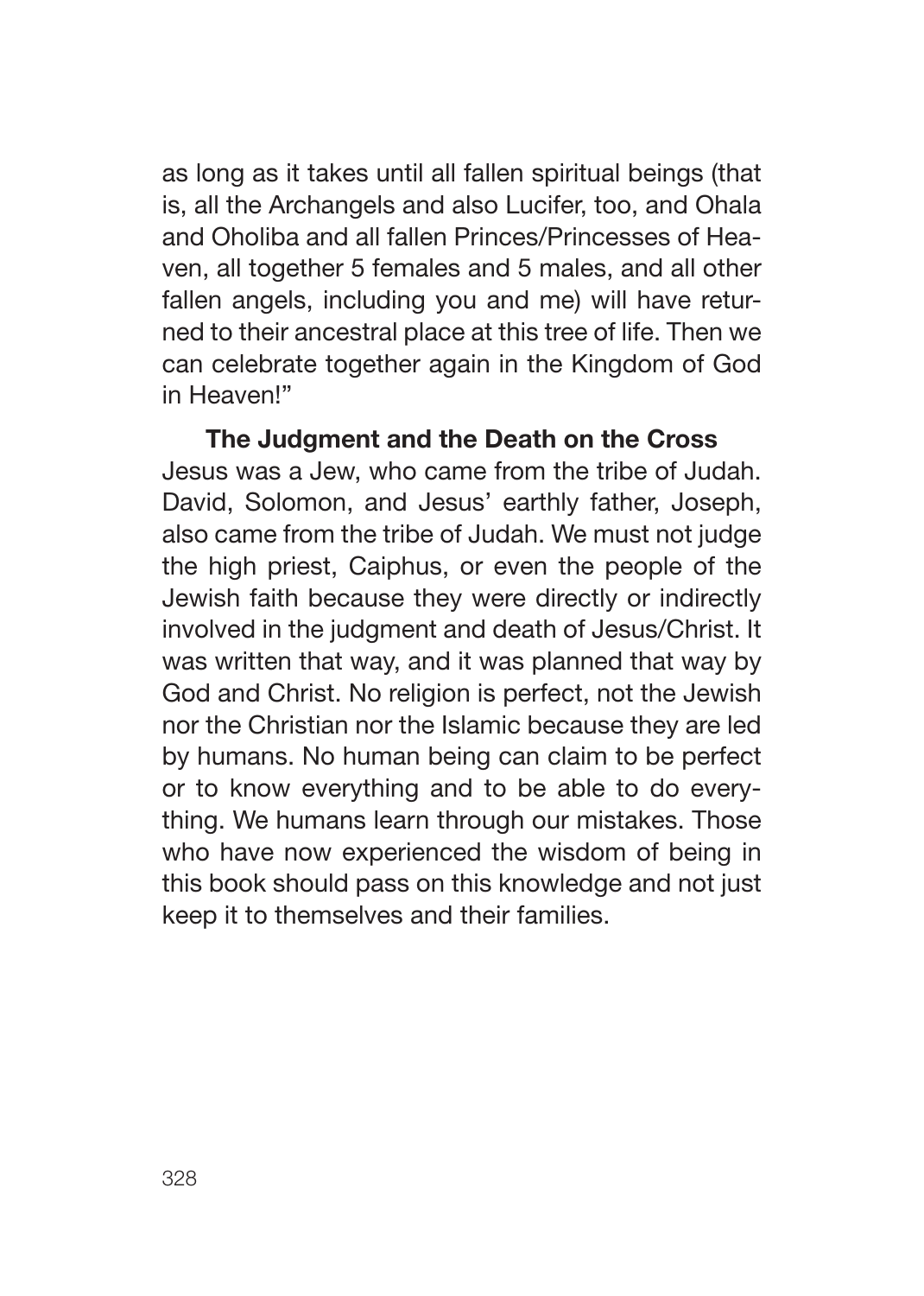But one should not proselytize. For everyone has to light the spark of faith for him or herself. I hope this book convinces skeptics and critics and gives them a little positive push in the right direction; above all, in consideration of a future in which we still talk about a democratically led, monotheistic religious movement and not about many churches and religions any longer, which harm faith and progress more than they help!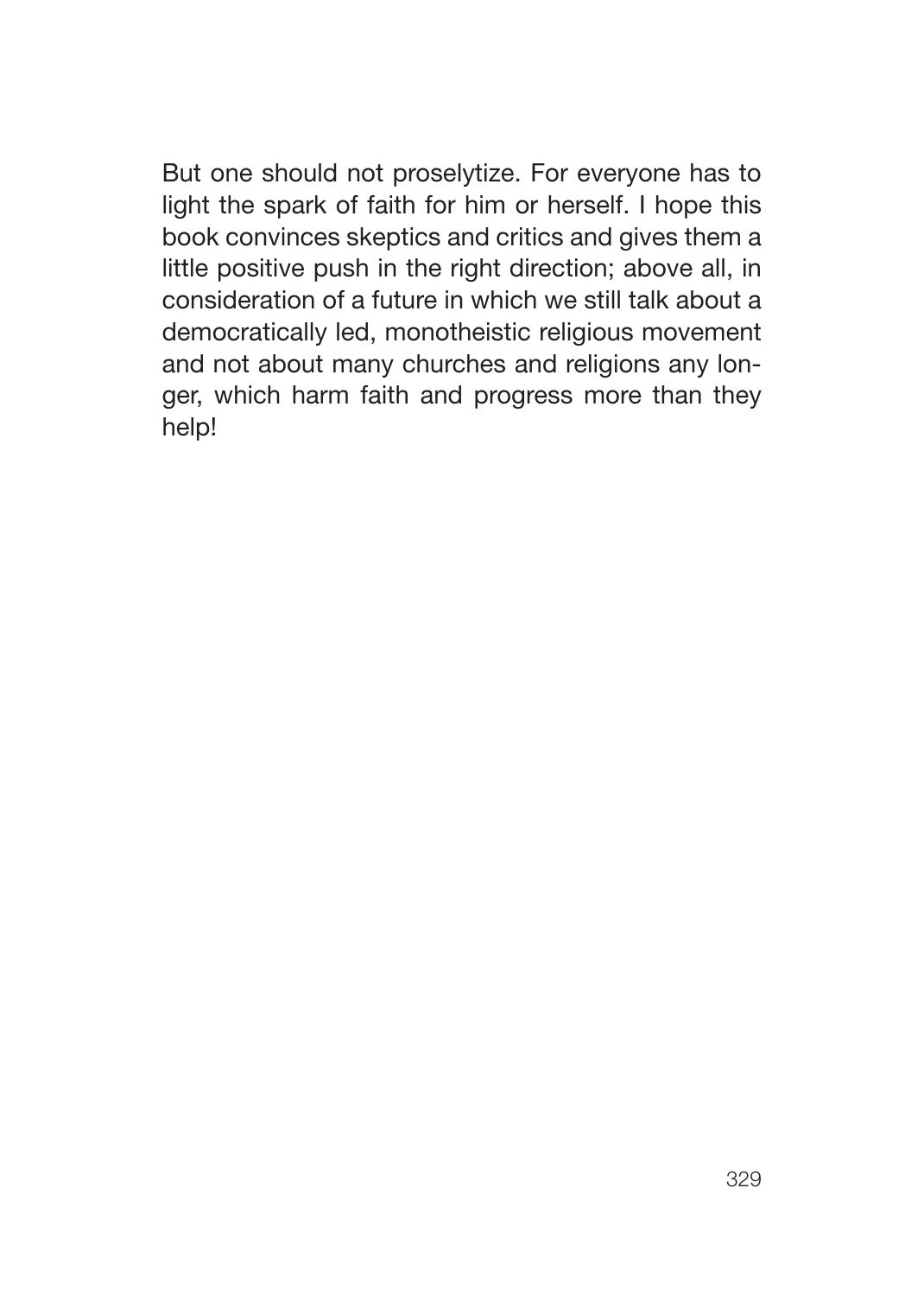**<sup>23</sup>** One can read about a Pharaoh in this story about Joseph in Egypt, but also about a King. This was probably the King of the people of the Hyksos, who invaded the North of Egypt with their chariots around the year 1700 BC and occupied the throne of the Pharaohs for some time. The Egyptians copied those chariots for their military campaigns. The Hyksos were a conquering people that ruled the conquered countries with secondary Kings. Thus, a King from the people of the Hyksos ruled during the time that Joseph spent in Egypt. A native Pharaoh would never have advanced an Israelite to become a minister for the Egyptians looked down on the Hebrews (the word Hebrew means foreigner for the Egyptians) and thus they would also have looked down on one Israelite. That Joseph could score so fate-decisive with his dream with a Hyksos-King was therefore, absolutely realistic. He had not just announced the fat and the lean 7 years in the year 1658 BC, but he had also already announced the eruption of the volcano Santorin which probably happened in the year 1651 BC, that is, 7 years after the fat years. Had Joseph also succumbed to the temptation of Baal/Lucifer during his Earthly life? Or did Joseph help the Egyptian people through his dream visions as they are described in the Bible in order to be knighted by the Hyksos King (Pharaoh) to become a provincial governor who would collect the money from the wheat sales of the Egyptians and the Canaanites and who would eventually seize cattle and, finally, land as payment for the wheat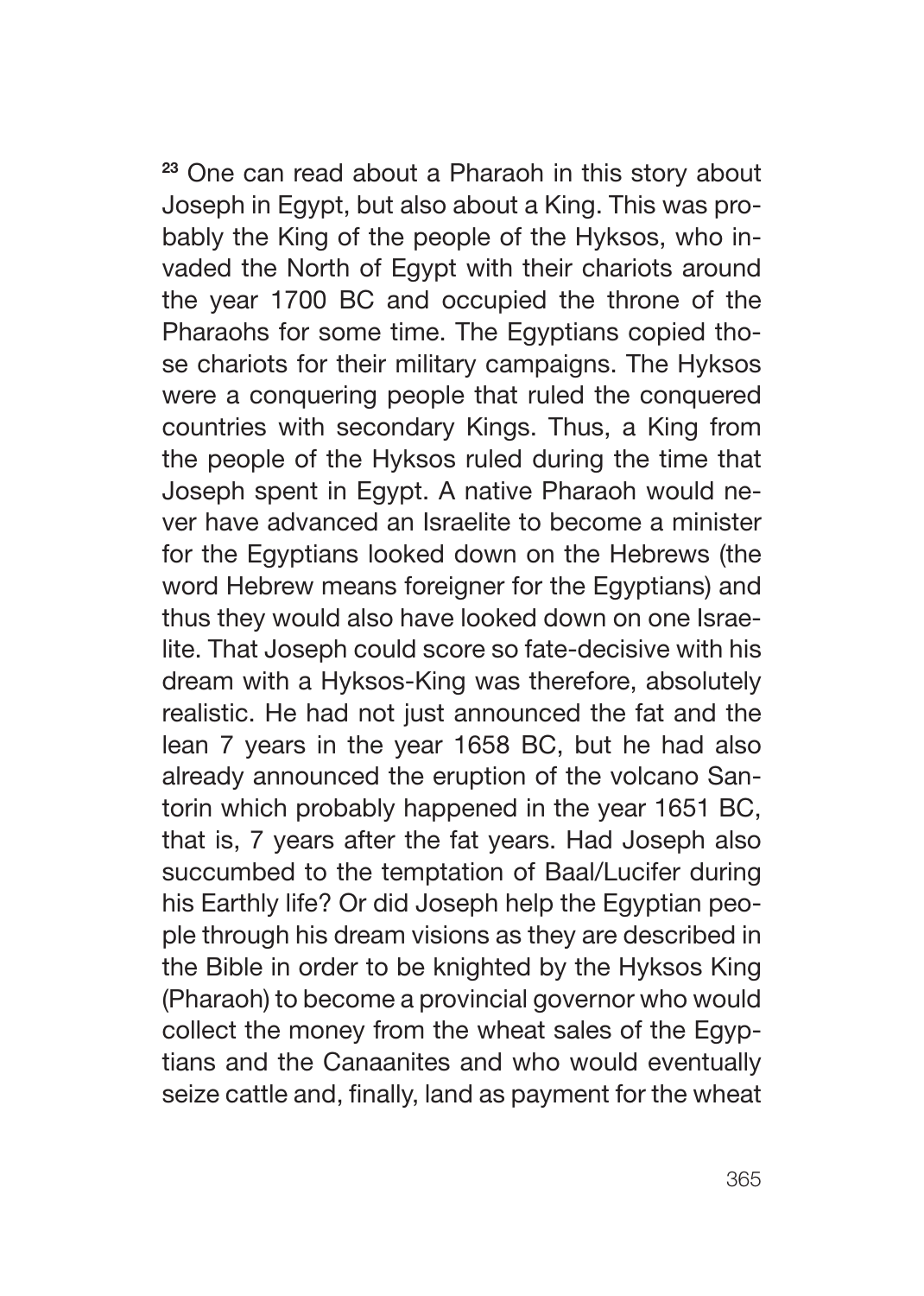# **VII. Chronology**

(This chronological table cannot be guaranteed to be absolutely accurate.)

#### **Before Christ = BC**

|                     | About 10,000 BC Sphinx of the Nile already built by humans.<br>Builders unknown                                                                                                                 |
|---------------------|-------------------------------------------------------------------------------------------------------------------------------------------------------------------------------------------------|
| About 8,500 BC Noah |                                                                                                                                                                                                 |
|                     | About 8,500 BC Deluge in Egypt and Mesopotamia, amongst<br>other reason through flooding through the<br>break of the Bosporus Strait, when the<br>Mediterranean Sea spilt into the Black<br>Sea |
|                     | About 3,000 BC Oldest known written evidence of the Suma-<br>rians                                                                                                                              |
| 2700 - 2050 BC      | Old Egyptian empire with the capital Mem-<br>phis. Building of the pyramids                                                                                                                     |
| 2400 - 2300 BC      | Archive of Ebla with names of the patriarchs.                                                                                                                                                   |
| 2251 BC             | Year of Abraham's birth                                                                                                                                                                         |
| 2239 BC             | Year of Sarah's birth                                                                                                                                                                           |
| 2229 BC             | Abraham moves out of Ur                                                                                                                                                                         |
| 2206 BC             | Birth of Ishmael by Hagar                                                                                                                                                                       |
| 2205 BC             | Isaac's birth by the 34-year old Sarah                                                                                                                                                          |
| 2198 BC             | Abraham wants to sacrifice his son Isaac                                                                                                                                                        |
| 2181 BC             | Rebecca's birth                                                                                                                                                                                 |
| 2167 BC             | Sarah, wife of Abraham, dies at the age of<br>72                                                                                                                                                |
| 2166 BC             | Abraham dies at the age of 85                                                                                                                                                                   |
| 2145 BC             | Birth of the twins Esau and Jacob                                                                                                                                                               |
| 2120 BC             | Isaac dies at the age of 85                                                                                                                                                                     |
| 2120 BC             | Jacob and his mother Rebecca are killed by<br>Esau. Jacob dies at the age of 25, Rebecca<br>at the age of 61.                                                                                   |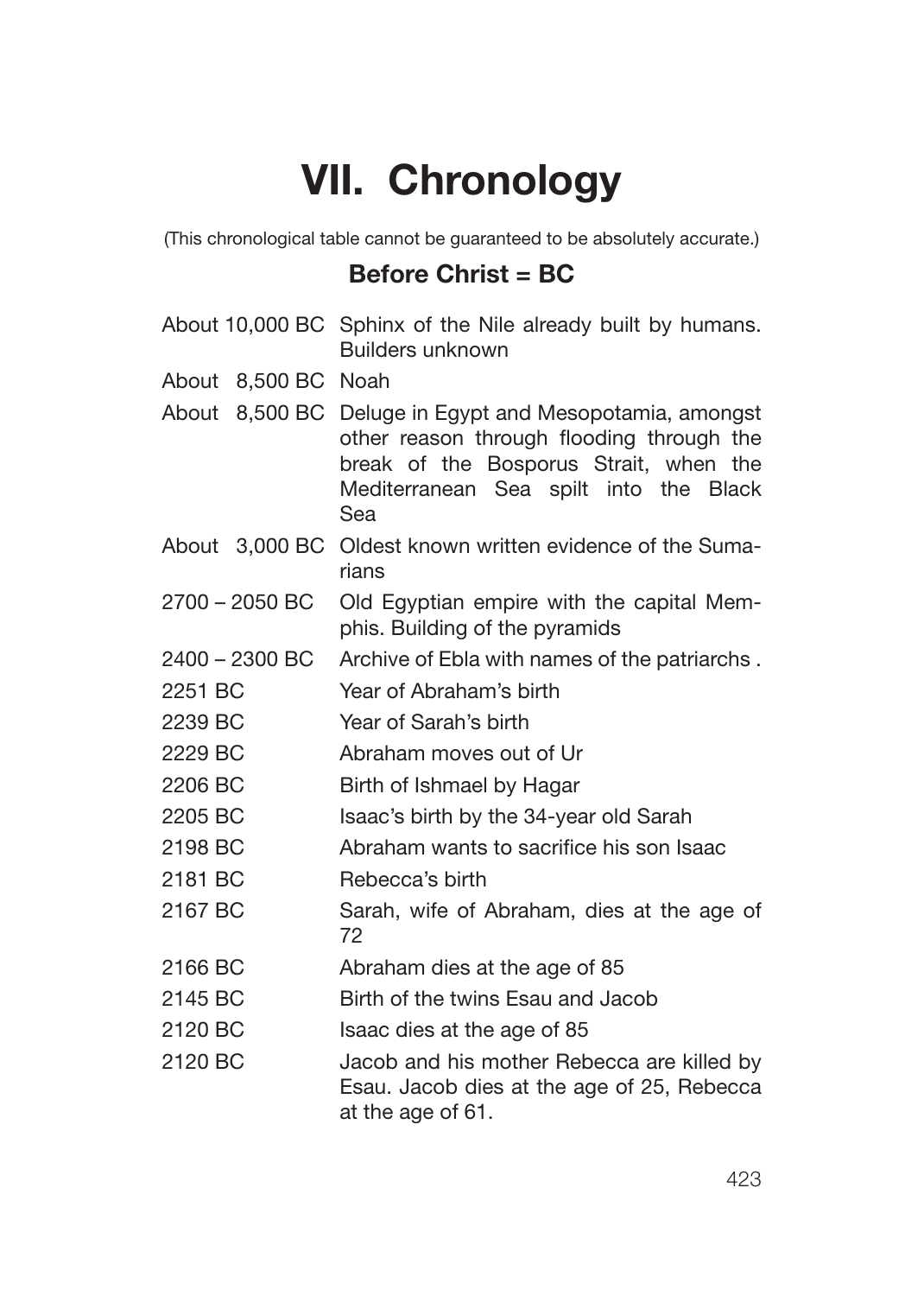| About 2050 BC    | Intefs of Thebes founds the 11th dynasty, the<br>worship of Amon (Lucifer) subsequently be-<br>gins in Egypt                                                                             |
|------------------|------------------------------------------------------------------------------------------------------------------------------------------------------------------------------------------|
| 2050 - 1550 BC   | Middle empire in Egypt with the capital The-<br>bes                                                                                                                                      |
| About 2000 BC    | Begining of the Egyptian "Propheties"                                                                                                                                                    |
| About 1991 BC    | For the god "Amon" (Lucifer) for the King of<br>the gods appears in Egypt as a name for a<br>pharaoh                                                                                     |
| About 1962 BC    | Life story of the Egyptian Sinuhe                                                                                                                                                        |
| 19th Century BC  | Occurrence of the root of the word s-I-m in<br>texts of ostracism of the 12th dynasty of the<br>pharaohs                                                                                 |
| 18th Century BC  | Cunei forms of scripts of Mari at the middle<br>Euphrates                                                                                                                                |
| 18th-15th BC     | Archive of Alalach                                                                                                                                                                       |
| About 1700 BC    | Hyksos enter Egypt from the North                                                                                                                                                        |
| 1714 BC          | Birth of Jacob-Israel                                                                                                                                                                    |
| 1698 BC          | Jacob-Israel moves into Haran                                                                                                                                                            |
| 1684 BC          | Birth of Joseph                                                                                                                                                                          |
| 1674 BC          | Joseph moves to Egypt as a 10 year old sla-<br>ve                                                                                                                                        |
| About 1651 BC    | The volcano on the island Santorini erupts,<br>destroys the Minoan culture, gigantic cloud of<br>ashes causes the 7 year long famine in Egypt<br>as well as tsunami waves in Mesapotamia |
| About 1644 BC    | Jacob-Israel immigrates into Egypt at the<br>age of 70, together with his sons                                                                                                           |
| 1627 BC          | Death of Jacob-Israel at the age of 87                                                                                                                                                   |
| About 1600 BC    | Horses are introduced as draft animals for<br>light two-wheeled chariots in Egypt                                                                                                        |
| $1550 - 1050$ BC | New empire in Egypt                                                                                                                                                                      |
| 1506 - 1494 BC   | Pharaoh Thutmose I. He extends his rule into<br>Nubia and to the Euphrates                                                                                                               |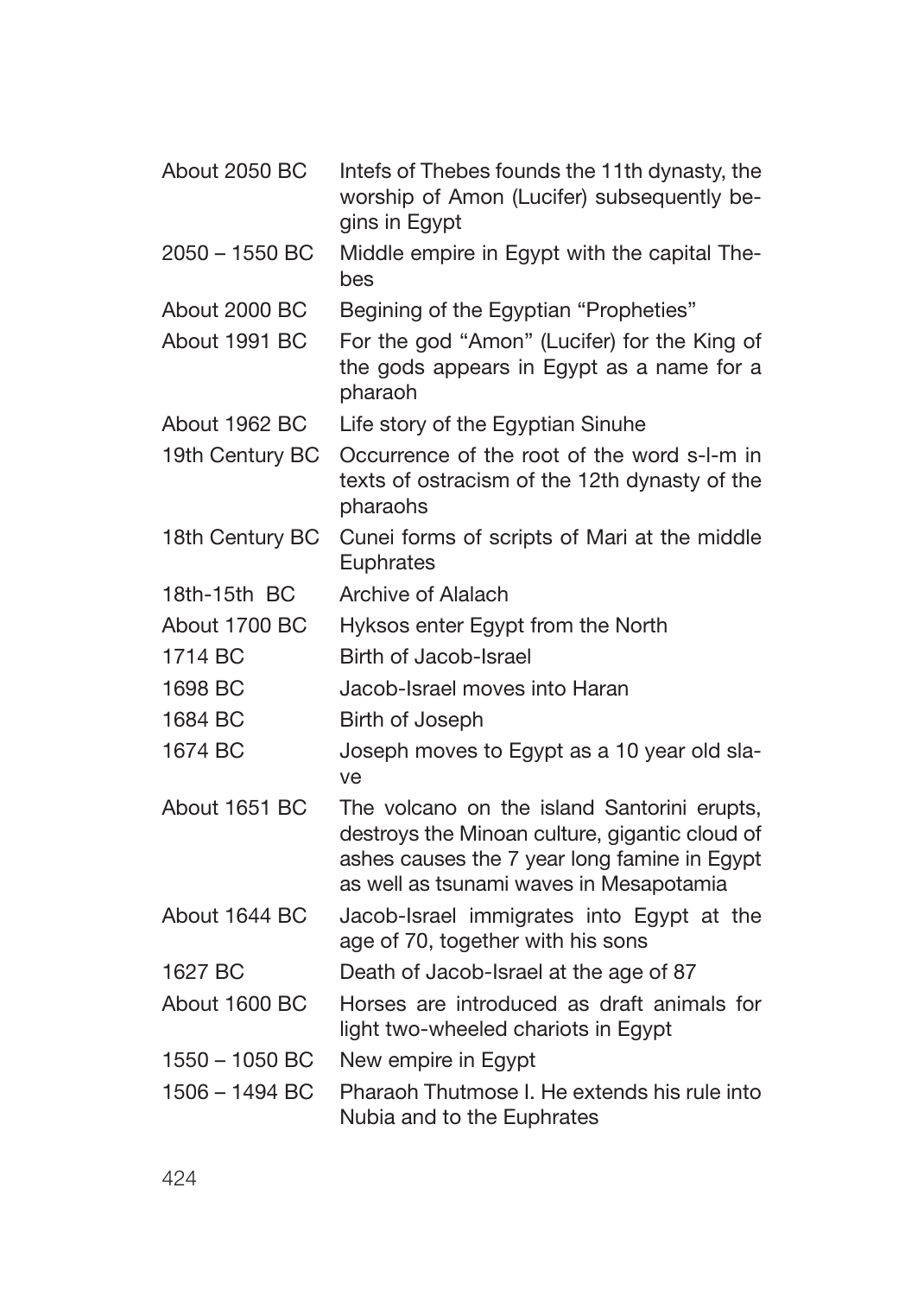| 15th Century BC | Cunei form scripts of Nuzi-Arrapha                                                                                                                |
|-----------------|---------------------------------------------------------------------------------------------------------------------------------------------------|
| About 1500 BC   | Belief in Maat documented in Egypt                                                                                                                |
| 1490 - 1468 BC  | The female pharaoh Hatshepsut begins trade<br>across the Red Sea                                                                                  |
| 1490 - 1436 BC  | Pharaoh Thutmose III undertakes military<br>campaigns to Palestine and Syria after 1468.                                                          |
| 14th Century BC | Archive of Tell el-Amarna                                                                                                                         |
| 14th-13th BC    | Archive of Ugarit                                                                                                                                 |
| About 1370 BC   | Amenophis IV, later called Echnaton ascends<br>to the throne of the pharaoh                                                                       |
| About 1325 BC   | Hazor destroyed by Pharaoh Sethos I                                                                                                               |
| 1332 - 1323 BC  | Pharaoh Tutankhamun                                                                                                                               |
| 1315 - 1249 BC  | <b>Rule of Pharaoh Ramses II</b>                                                                                                                  |
| 13th Century BC | Attack of the Hittites in Egypt                                                                                                                   |
| 1284 BC         | <b>Birth of Moses</b>                                                                                                                             |
| 1282 BC         | Ramses II is marriyng the Hittite Princess                                                                                                        |
| 1257 BC         | The prophet Joshua is born                                                                                                                        |
| 1249 BC         | Death of Pharaoh Ramses II                                                                                                                        |
| 1249-1204 BC    | Rule of the Pharaoh Merenptah                                                                                                                     |
|                 | May12th 1244 BC Exodus of the Israelites from Egypt under<br>the leadership of Moses and erection of the<br>Israel-Stele by the Pharaoh Merenptah |
| 1244 - 1204 BC  | The Israelites stay in the desert with Moses                                                                                                      |
| About 1210 BC   | The Philistines are mentioned by inscription<br>for the first time in the 8th year of the rule of<br>Ramses III                                   |
| 1204 BC         | Moses dies at the age of 80                                                                                                                       |
| 1204 BC         | The Israelites move into Canaan together<br>with Caleb and Joshua                                                                                 |
| 1178 - 1095 BC  | Under the rule of Ramses IV until the rule of<br>Ramses XI the rule of Egypt is limited to the<br>land around the Nile                            |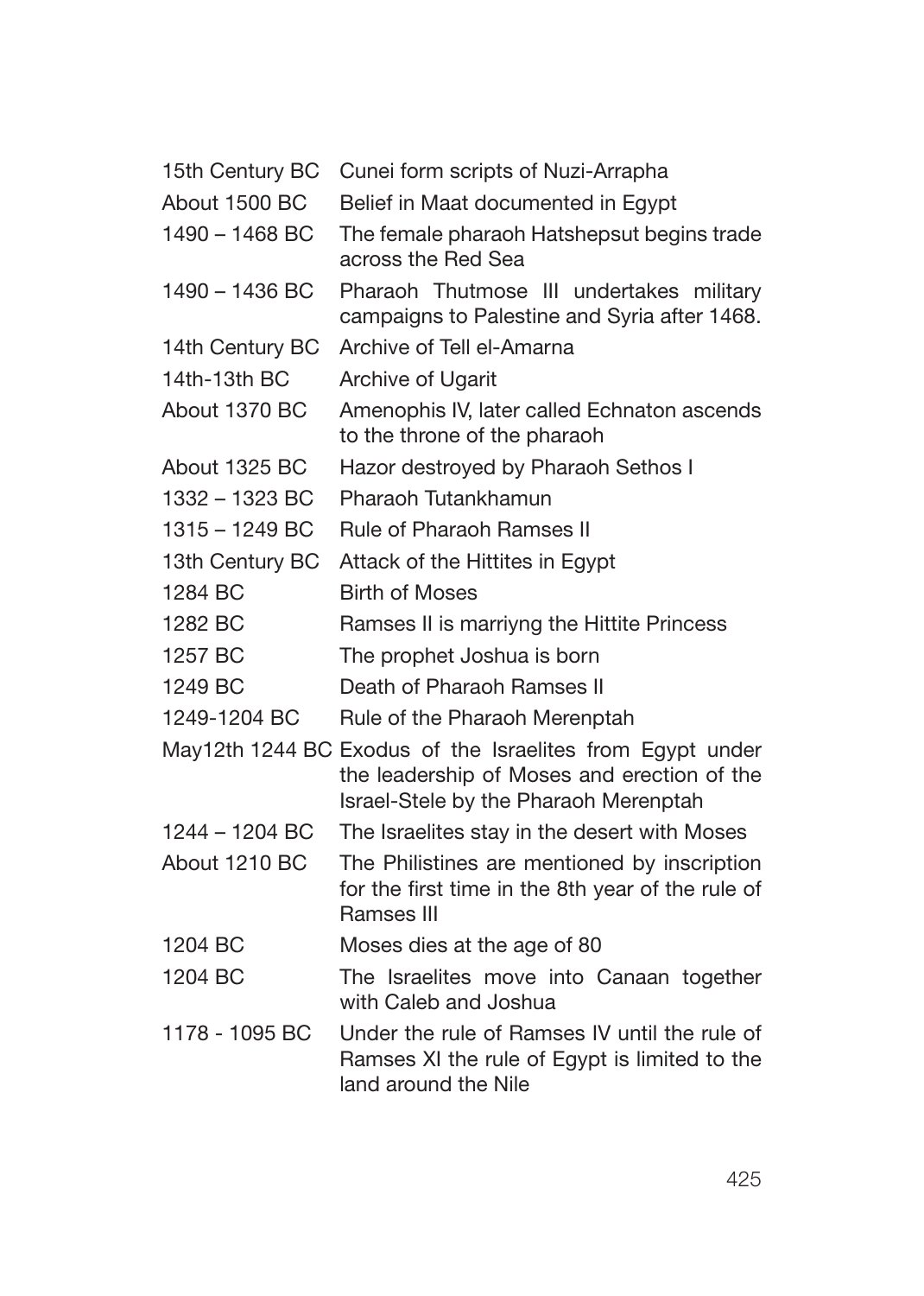## **IX. Preview**

Dear Readers,

For reasons of space, I have decided to write another book in which I will be able to deal more directly with the life and death of human beings and their spiritual home in Heaven. I also want to treat in more detail the themes "health" and "physical fitness", and I also want to focus more on the possible structures of a monotheistic worldwide movement.

Every human deserves to be reborn in a country which is appropriate for his abilities in relation to his spiritual level. I consider myself lucky to have been born in Switzerland, where there is still a direct democracy and where one is raised accordingly. Free democracy best suits the free will of each human. Dictatorships and anarchy profit only a few people. They are most useful for those in power who serve Lucifer, as free thinking humans prefer a democratic system and consider themselves happy to be born in a free country. But, this is also intrinsically connected to the levels of ascension as human beings. We have all lived through these levels of ascension through many human lives – from the starving poor human life full of want, to the human life full of hatred and fanaticism. You and I have lived once before through all facets of a human life which can still be observed on Earth. Therefore, we must be grateful for the privilege of growing up in a free country in our life today. But it is also important that we defend for this democratic freedom because it is only in a free democratic country that one can live the faith.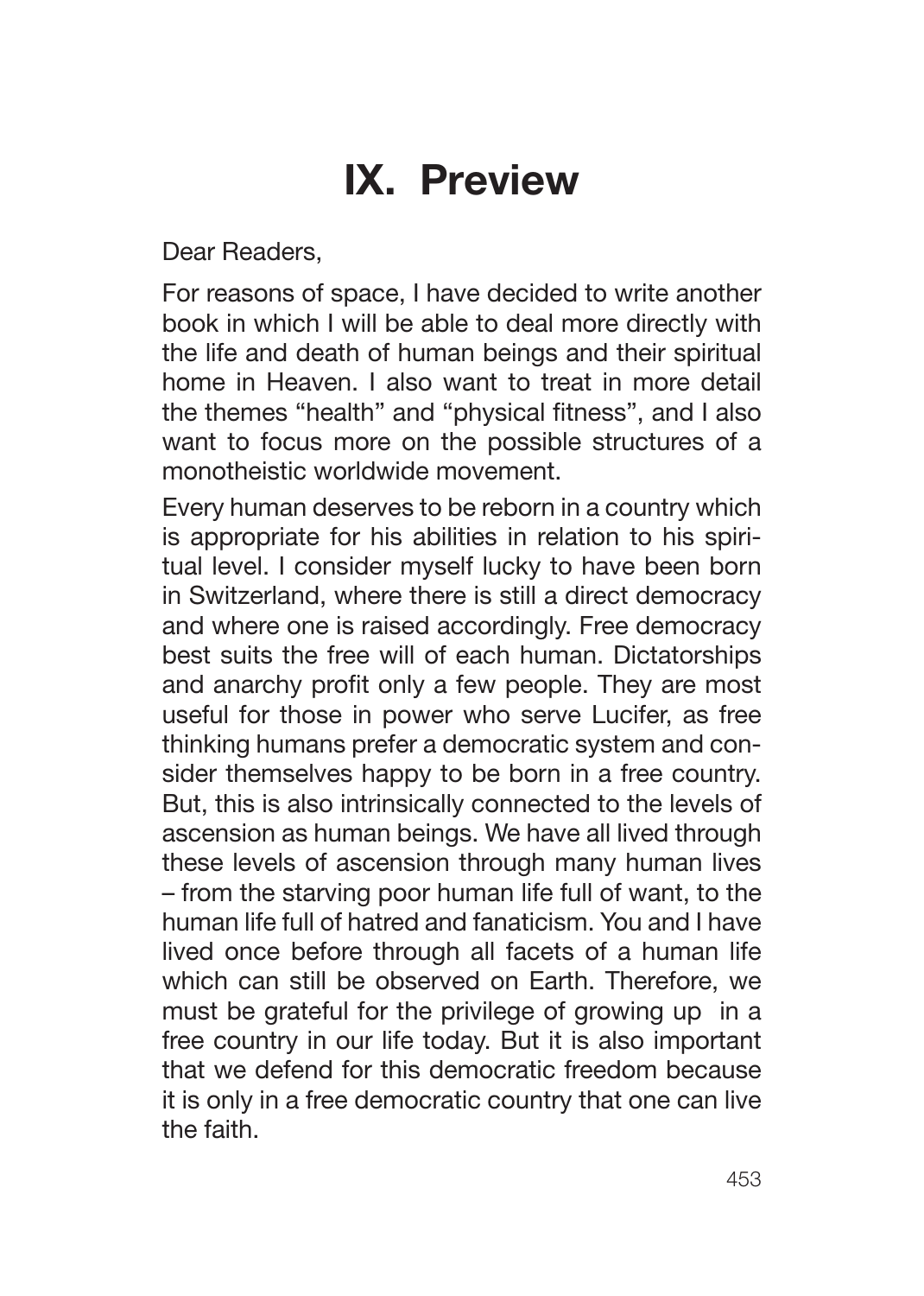However, there is a danger in this. Where democracies separate religion and state and do not support religion, a dangerous vacuum can emerge. We are in the middle of a religious war. The word "war" hurts just as it is being written down or pronounced. But we humans are on our way to lacerate each other up about faith in the same god. Who is right? Which dogma is the right one? Who is the leader? Power has the same effect on many people as being possessed does and many would love to become Ayatollah, Bishop, Archbishop, Iman, Cardinal, Mufti, Pope, Patriarch, Rabbi, etc.

The political system of Switzerland is simple and could serve as an example for a new monotheistic form of society. Much more could be introduced in solving issues within monotheistic religions. The leading Rabbis, Bishops and Imans could meet each year as a kind of think tank. This would have to include progressive thinkers from each of the three religions. As described in this book, the "Medallion of God" (God's Medaillon) they could attempt to correct the translation errors in the Bible (Old and New Testament). They could reveal the intended falsifications, especially in regard to the Council of Nicea and Constantinople, discuss them, replace them and realize the changes.

Bit by bit groups could form these three religions, which collectively would search for a solution which could enable all three religions to pray together to the same God and apply the same rules. After several generations of growing together, just like a political system, a group of religious leaders could be elected which would be comprised of Seven People from the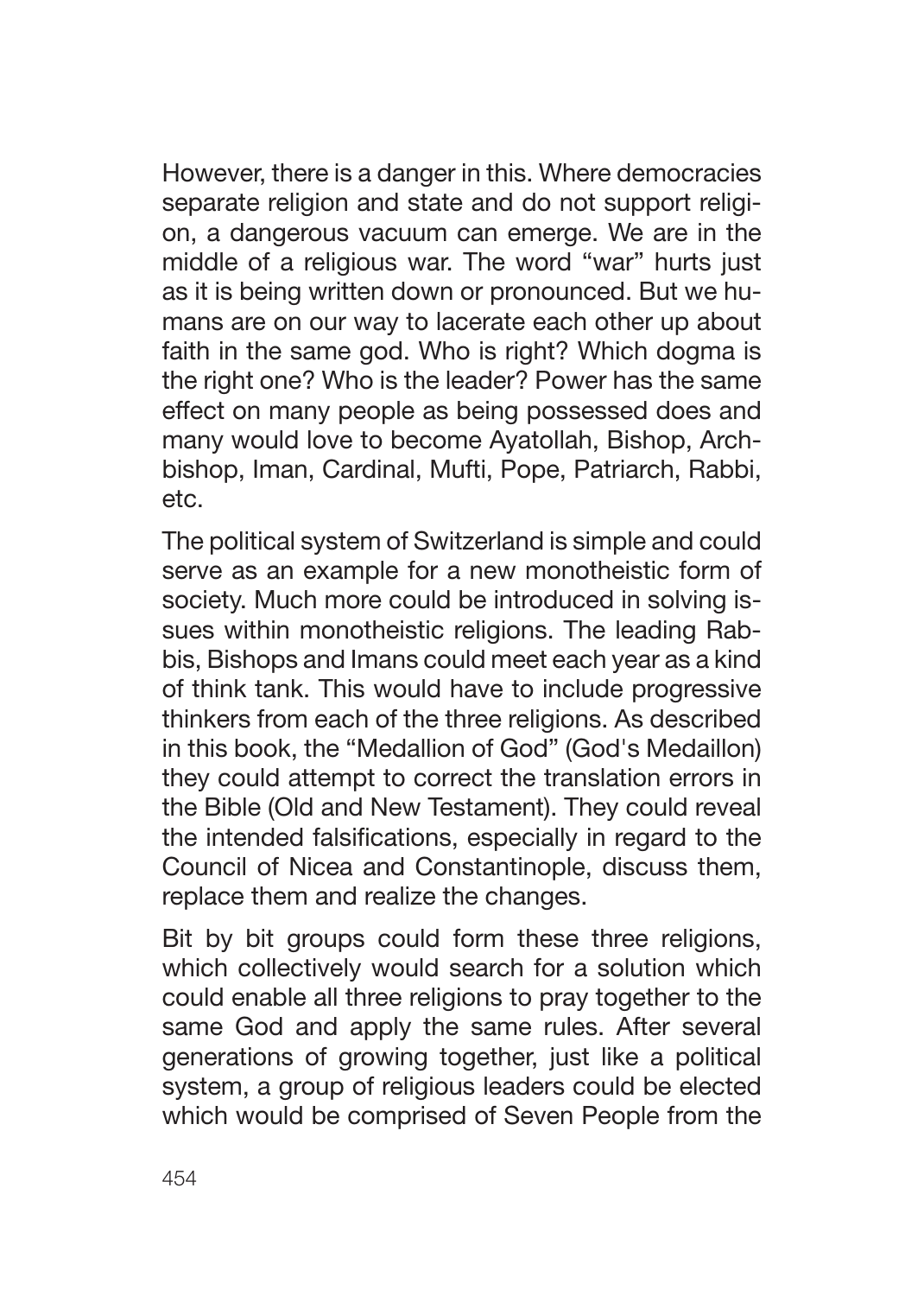three common religions (structured according to the separation of powers – legislative, executive and judicial). I would propose to adopt the structure of the Swiss political system in the new world church. Attention would have to be especially given to proportionate representation of each religion according to its strength in numbers. Just as it is in Heaven, the proportion of women and men within each committee of the division of tasks should, without exception, be fifty/fifty. Of the seven-strong religious presidium a president would be elected every two years who would preside over this monotheistic world church for two years. The distribution of votes, given that there are SEVEN of them, would always allow for a decisive vote democratically even if the remaining six were split evenly. As time goes by the religious notions would blend together positively in such a way that from the three current religions one world religion, monotheism would arise.

In no way, in any statement in this book is it my intention to offend any person because of his or her religion or because of his or her difference of opinion about the meaning of life. Everyone is entitled to voice his own opinion and live his or her own religion with their free will. Furthermore, I am convinced that other world religions such as Buddhism or Hinduism can also be integrated completely. These believers can also find a place in this new world religion as soon as their religious leaders realize that the teachings of reincarnation are now also valid for the traditional monotheistic religions, that is, Judaism, Christianity and Islam. In this way, those religions which are prevalent-